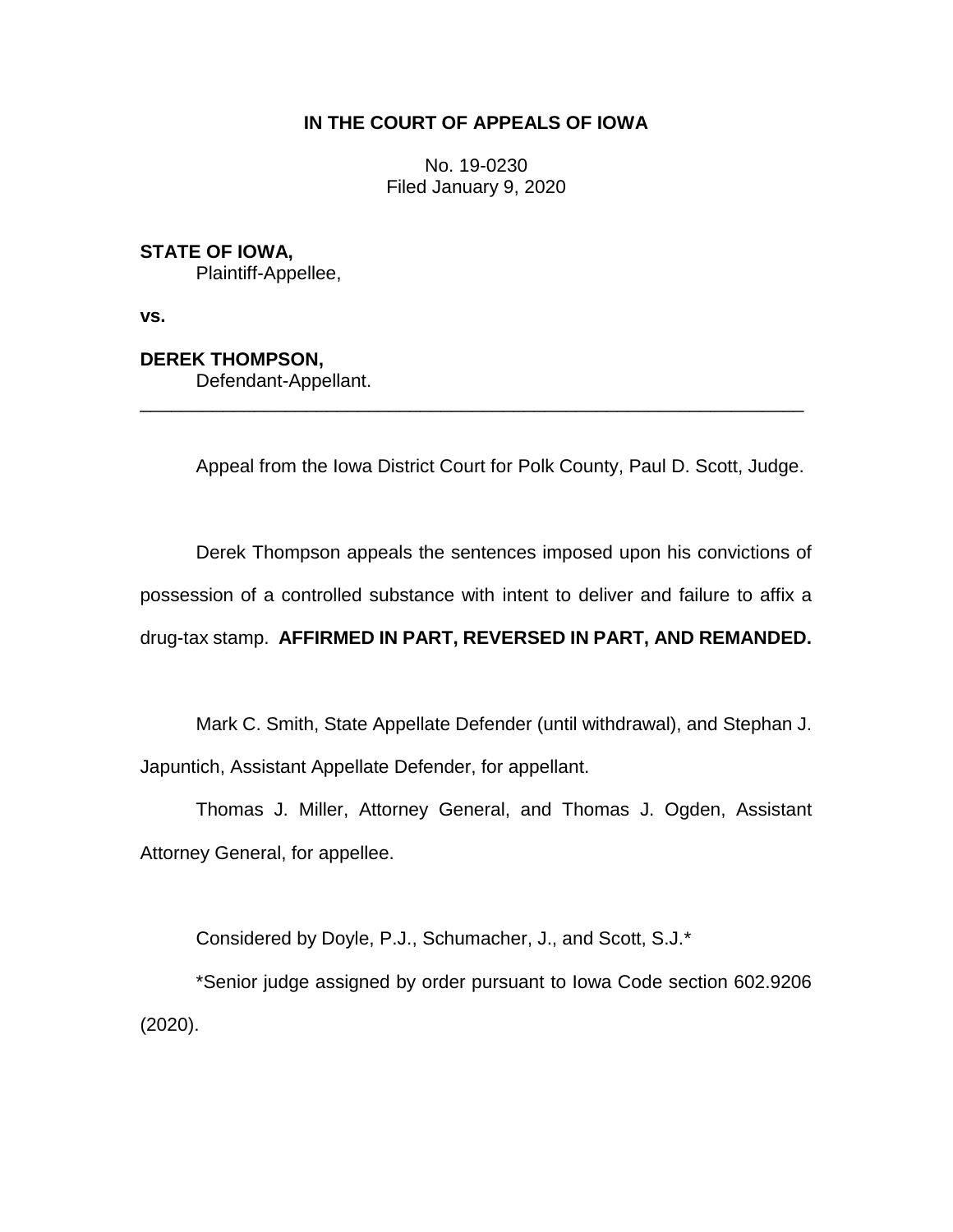### **SCOTT, Senior Judge.**

Derek Thompson appeals the sentences imposed upon his convictions of possession of a controlled substance with intent to deliver and failure to affix a drug-tax stamp. He argues the court improperly ordered him to pay court costs on a dismissed count and a drug abuse resistance education (DARE) surcharge without first determining his reasonable ability to pay the same. He also argues the imposition of law enforcement initiative (LEI) surcharges violates his right to equal protection under the state and federal constitutions.

The State "agrees that Thompson cannot be ordered to pay costs associated with the dismissed count." The State correctly points out that Thompson is still liable for costs not attributable to any single count. *See State v. McMurry*, 925 N.W.2d 592, 600–01 (Iowa 2019). Finally, the State agrees the imposition of court costs was premature. *See State v. Albright*, 925 N.W.2d 144, 158–61 (Iowa 2019). Under *Albright*, the imposition of court costs "must await the filing of a final restitution plan and a determination of [Thompson]'s reasonable ability to pay." *State v. Smeltser*, No. 18-0998, 2019 WL 2144683, at \*1 (Iowa Ct. App. May 15, 2019). Thus, we vacate the sentencing order's assessment of court costs and remand the matter to the district court for the receipt of a final restitution plan and subsequent assessment of Thompson's reasonable ability to pay.

We next turn to the court's imposition of the DARE surcharge. Thompson argues the surcharge amounts to a contribution to a local anticrime organization and is therefore classified as category two restitution, which may only be ordered subject to his reasonable ability to pay. *See* Iowa Code § 910.2(1)(a)(5) (2018); *Albright*, 925 N.W.2d at 159. The State counters that imposition of the surcharge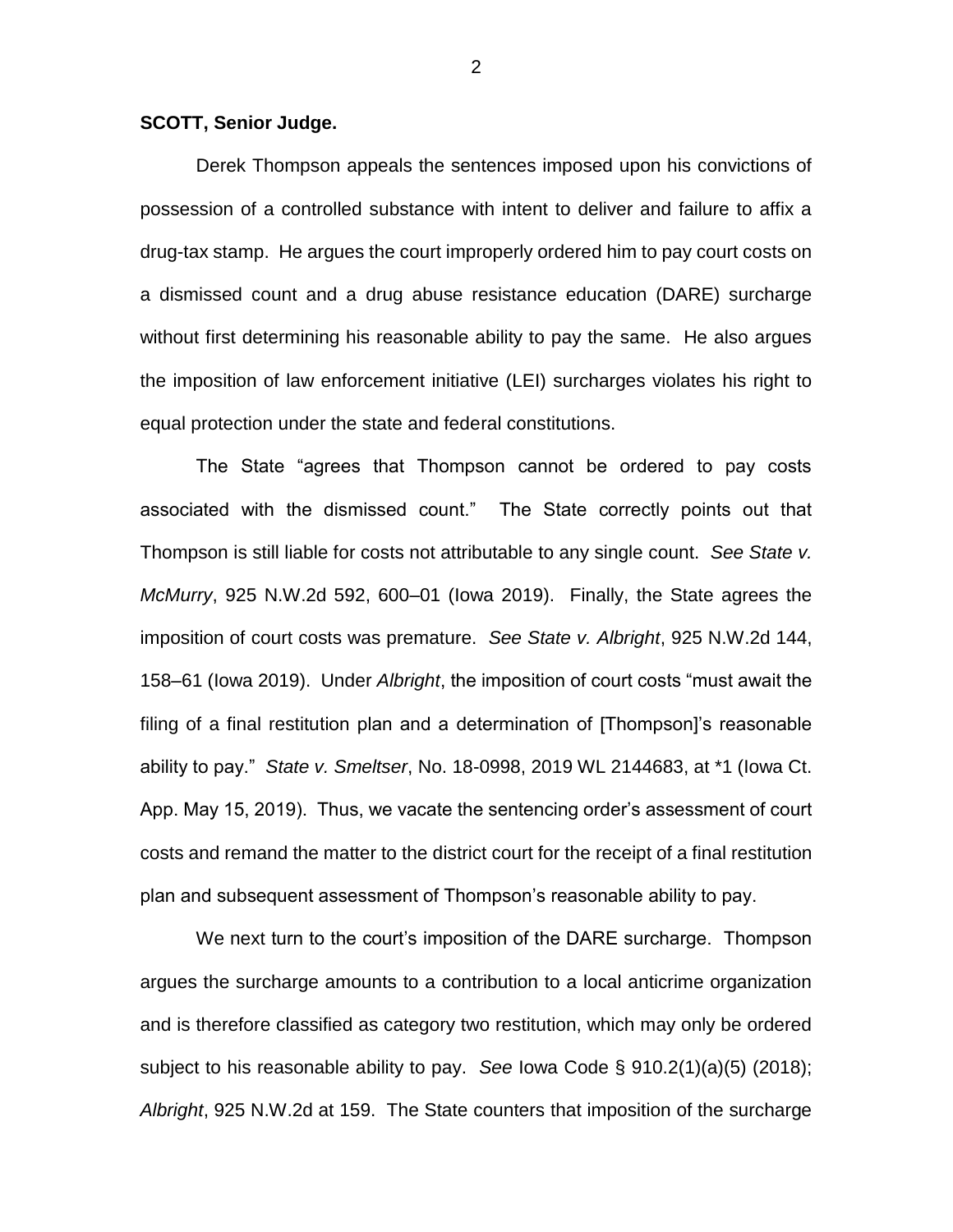is mandatory and not subject to Thompson's reasonable ability to pay. We agree with the State. "In all criminal cases in which . . . a judgment of conviction is rendered, the sentencing court *shall* order that restitution be made . . . for . . . surcharges . . . ." Iowa Code § 910.2(1)(a) (emphasis added). And, "[i]n addition to any other surcharge, the court or clerk of the district court *shall* assess a [DARE] surcharge of ten dollars if a violation arises out of a violation of an offense provided for in . . . chapter 124, subchapter IV." Iowa Code § 911.2(1) (emphasis added). Neither statute qualifies the imposition of the surcharge by a defendant's reasonable ability to pay; both mandate imposition of the surcharge. *See id.* § 4.1(30); *Yohn v. Bd. of Dirs./Clear Lake Sanitary Dist.*, 672 N.W.2d 716, 717 (Iowa 2003).

Finally, Thompson argues the imposition of LEI surcharges violates equal protection. Both the federal and state constitutions provide all citizens equal protection under the law. U.S. Const. amend. XIV; Iowa Const. art. I, § 6; *Nguyen v. State*, 878 N.W.2d 744, 757 (Iowa 2016). Equal protection "requires that 'similarly situated persons be treated alike under the law'" and "that laws treat all those who are similarly situated *with respect to the purposes of the law alike*." *Nguyen*, 878 N.W.2d at 757 (citations omitted). In assessing a claimed equalprotection violation, we first "determine whether there is a distinction made between similarly situated individuals." *Id.* at 758. If a party cannot make such a showing, "courts do not further consider whether their different treatment under [law] is permitted under the equal protection clause." *Id.* (quoting *Varnum v. Brien*, 763 N.W.2d 862, 882 (Iowa 2009)).

3